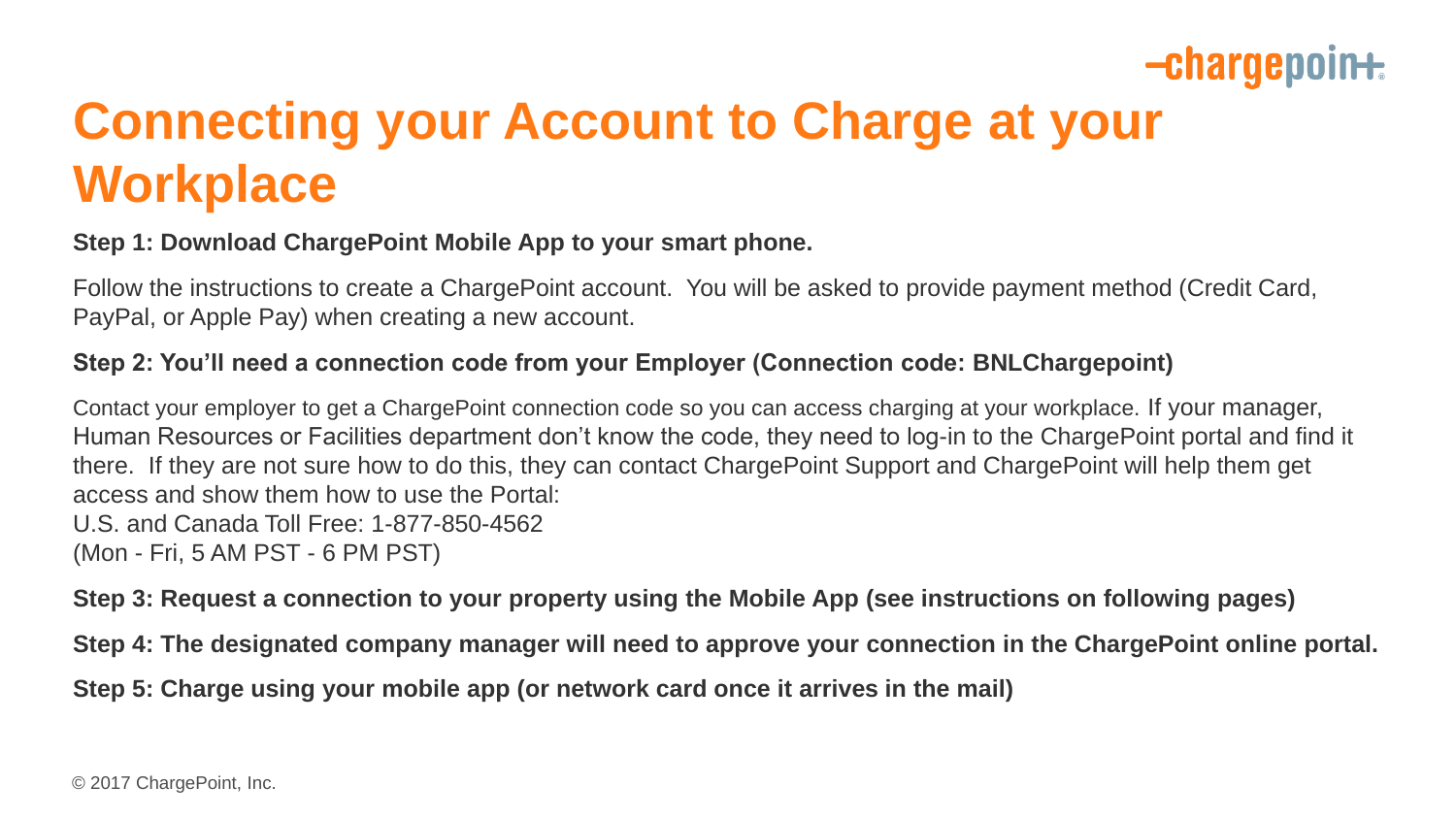## -chargepoin+

# **How to request a connection**





### 1. Tap on menu icon 2. Select Account 2. Select Connections 2. Select Browse

| atl AT&T LTE | 9:38 AM<br><b>Account</b>    | <b>イ</b> * 31% ■ + |
|--------------|------------------------------|--------------------|
|              | \$17.98<br>Available Balance |                    |
| 2日           | My Profile                   |                    |
| $-c$ -       | Manage Cards                 |                    |
| o.           | My EV                        |                    |
|              | Notifications                |                    |
|              | Promo Code                   |                    |
| €            | Connect ons                  |                    |
|              |                              |                    |
|              |                              |                    |
|              |                              |                    |
|              |                              |                    |
|              |                              |                    |
|              |                              |                    |



© 2017 ChargePoint, Inc.